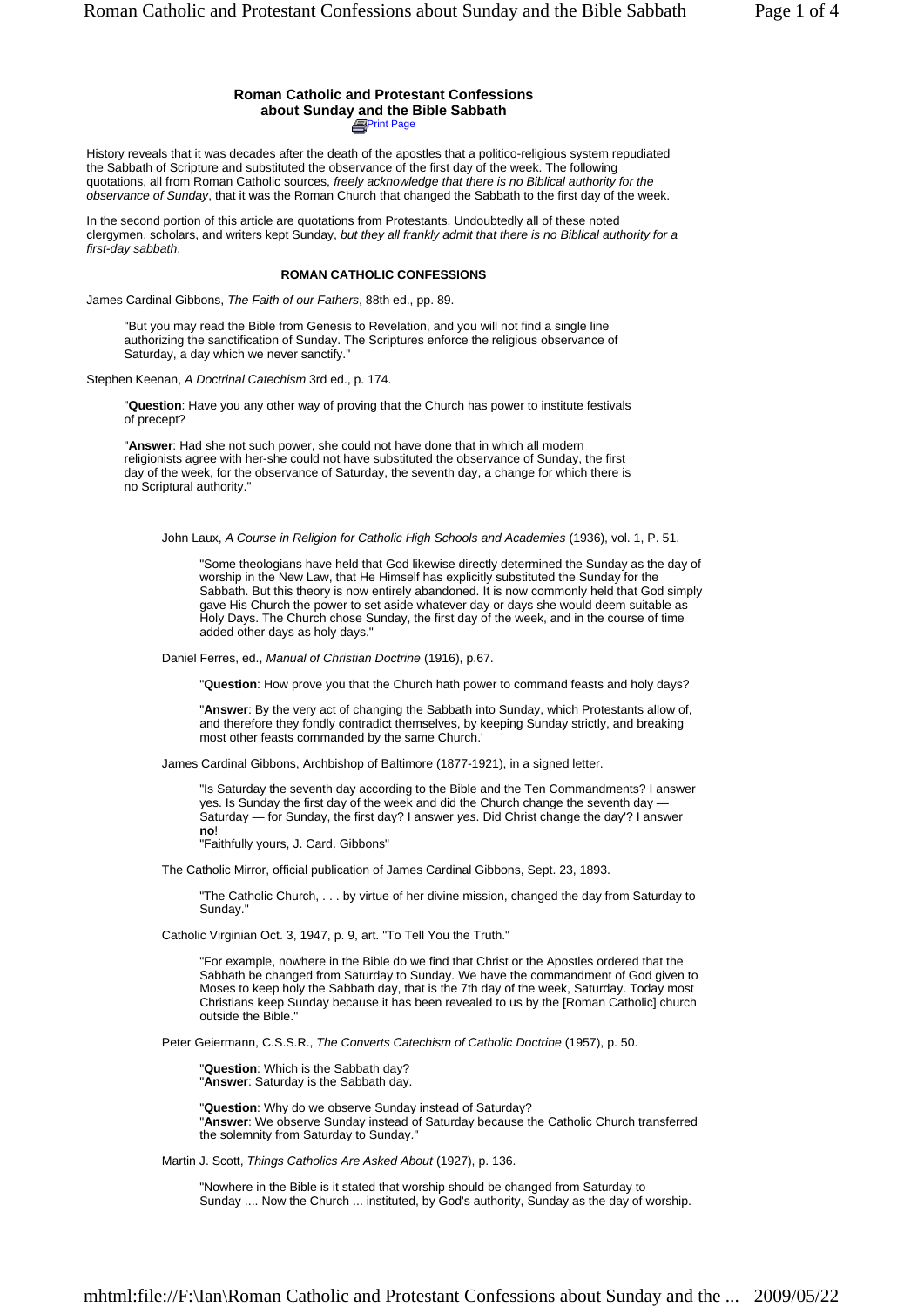This same Church, by the same divine authority, taught the doctrine of Purgatory long before the Bible was made. We have, therefore, the same authority for Purgatory as we have for Sunday."

Peter R. Kraemer, Catholic Church Extension Society (1975),Chicago, Illinois.

"Regarding the change from the observance of the Jewish Sabbath to the Christian Sunday, I wish to draw your attention to the facts:

"1) That Protestants, who accept the Bible as the only rule of faith and religion, should by all means go back to the observance of the Sabbath. The fact that they do not, but on the contrary observe the Sunday, stultifies them in the eyes of every thinking man.

"2) We Catholics do not accept the Bible as the only rule of faith. Besides the Bible we have the living Church, the authority of the Church, as a rule to guide us. We say, this Church, instituted by Christ to teach and guide man through life, has the right to change the ceremonial laws of the Old Testament and hence, we accept her change of the Sabbath to Sunday. We frankly say, yes, the Church made this change, made this law, as she made many other laws, for instance, the Friday abstinence, the unmarried priesthood, the laws concerning mixed marriages, the regulation of Catholic marriages and a thousand other laws.

"It is always somewhat laughable, to see the Protestant churches, in pulpit and legislation, demand the observance of Sunday, of which there is nothing in their Bible."

T. Enright, C.S.S.R., in a lecture at Hartford, Kansas, Feb. 18,1884.

"I have repeatedly offered \$1,000 to anyone who can prove to me from the Bible alone that I am bound to keep Sunday holy. There is no such law in the Bible. It is a law of the holy Catholic Church alone. The Bible says, 'Remember the Sabbath day to keep it holy.' The Catholic Church says: 'No. By my divine power I abolish the Sabbath day and command you to keep holy the first day of the week.' And lo! The entire civilized world bows down in a reverent obedience to the command of the holy Catholic Church."

### **PROTESTANT CONFESSIONS**

Protestant theologians and preachers from a wide spectrum of denominations have been quite candid in admitting that there is no Biblical authority for observing Sunday as a sabbath.

## **Anglican/Episcopal**

Isaac Williams, *Plain Sermons on the Catechism*, vol. 1, pp.334, 336.

"And where are we told in the Scriptures that we are to keep the first day at all? We are commanded to keep the seventh; but we are nowhere commanded to keep the first day .... The reason why we keep the first day of the week holy instead of the seventh is for the same reason that we observe many other things, not because the Bible, but because the church has enjoined it."

Canon Eyton, *The Ten Commandments*, pp. 52, 63, 65.

"There is no word, no hint, in the New Testament about abstaining from work on Sunday .... into the rest of Sunday no divine law enters.... The observance of Ash Wednesday or Lent stands exactly on the same footing as the observance of Sunday."

Bishop Seymour, *Why We Keep Sunday*.

We have made the change from the seventh day to the first day, from Saturday to Sunday, on the authority of the one holy Catholic Church."

### **Baptist**

Dr. Edward T. Hiscox, a paper read before a New York ministers' conference, Nov. 13, 1893, reported in *New York Examiner*, Nov.16, 1893.

"There was and is a commandment to keep holy the Sabbath day, but that Sabbath day was not Sunday. It will be said, however, and with some show of triumph, that the Sabbath was transferred from the seventh to the first day of the week .... Where can the record of such a transaction be found? Not in the New Testament absolutely not.

"To me it seems unaccountable that Jesus, during three years' intercourse with His disciples, often conversing with them upon the Sabbath question . . . never alluded to any transference of the day; also, that during forty days of His resurrection life, no such thing was intimated.

"Of course, I quite well know that Sunday did come into use in early Christian history . . . . But what a pity it comes branded with the mark of paganism, and christened with the name of the sun god, adopted and sanctioned by the papal apostasy, and bequeathed as a sacred legacy to Protestantism!"

William Owen Carver, *The Lord's Day in Our Day*, p. 49.

"There was never any formal or authoritative change from the Jewish seventh-day Sabbath to the Christian first-day observance."

### **Congregationalist**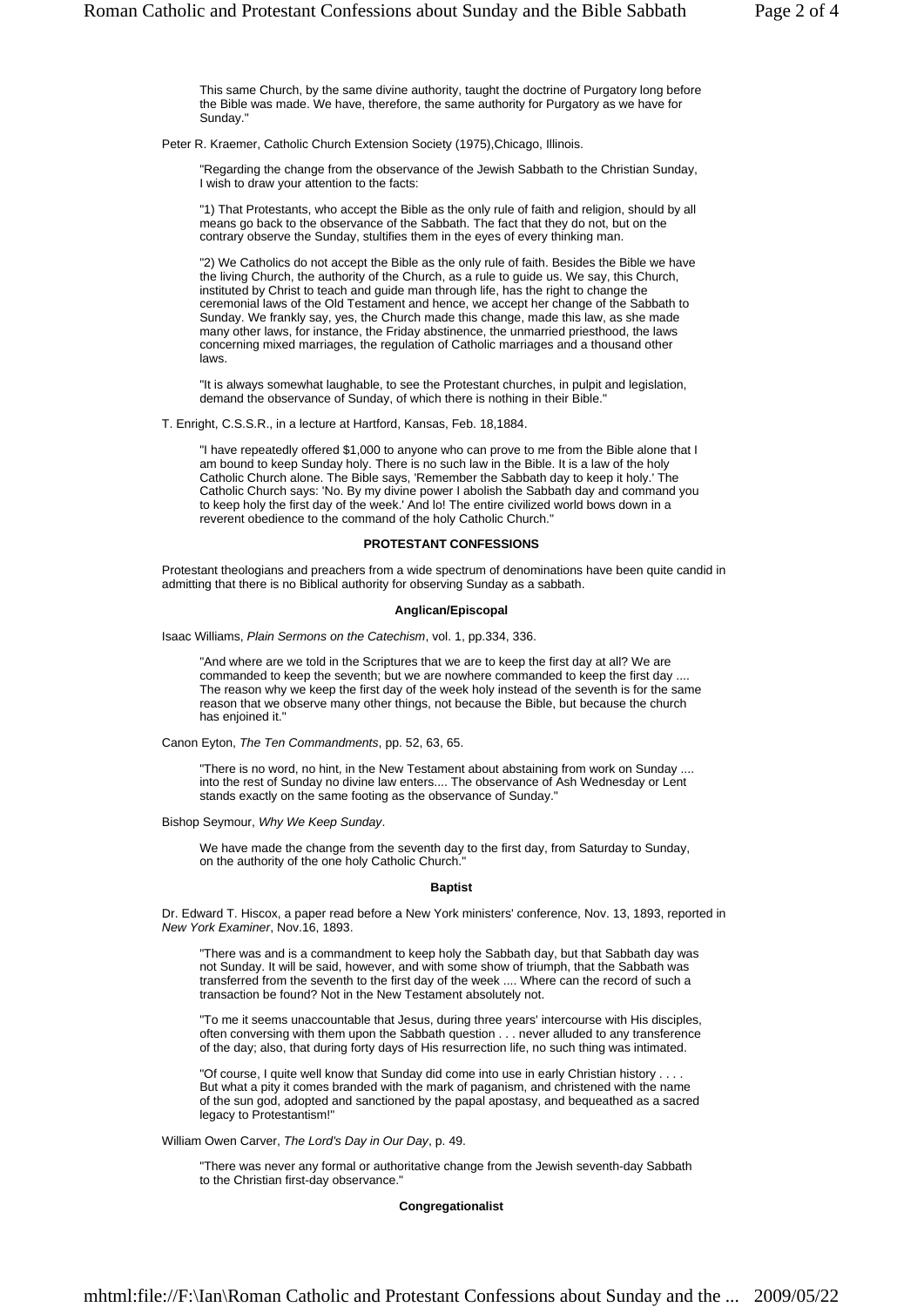Dr. R. W. Dale, *The Ten Commandments* (New York: Eaton &Mains), p. 127-129.

"... it is quite clear that however rigidly or devotedly we may spend Sunday, we are not keeping the Sabbath — . . 'The Sabbath was founded on a specific Divine command. We can plead no such command for the obligation to observe Sunday .... There is not a single sentence in the New Testament to suggest that we incur any penalty by violating the supposed sanctity of Sunday.

Timothy Dwight, *Theology: Explained and Defended* (1823), Ser. 107, vol. 3, p. 258.

.. the Christian Sabbath [Sunday] is not in the Scriptures, and was not by the primitive Church called the Sabbath."

#### **Disciples of Christ**

Alexander Campbell, *The Christian Baptist,* Feb. 2, 1824,vol. 1. no. 7, p. 164.

"'But,' say some, 'it was changed from the seventh to the first day.' Where? when? and by whom? No man can tell. No; it never was changed, nor could it be, unless creation was to be gone through again: for the reason assigned must be changed before the observance, or respect to the reason, can be changed! It is all old wives' fables to talk of the change of the Sabbath from the seventh to the first day. If it be changed, it was that august personage changed it who changes times and laws *ex officio -* I think his name is Doctor Antichrist.'

*First Day Observance*, pp. 17, 19.

"The first day of the week is commonly called the Sabbath. This is a mistake. The Sabbath of the Bible was the day just preceding the first day of the week. The first day of the week is never called the Sabbath anywhere in the entire Scriptures. It is also an error to talk about the change of the Sabbath from Saturday to Sunday. There is not in any place in the Bible any intimation of such a change."

### **Lutheran**

*The Sunday Problem*, a study book of the United Lutheran Church (1923), p. 36.

"We have seen how gradually the impression of the Jewish sabbath faded from the mind of the Christian Church, and how completely the newer thought underlying the observance of the first day took possession of the church. We have seen that the Christians of the first three centuries never confused one with the other, but for a time celebrated both."

Augsburg Confession of Faith art. 28; written by Melanchthon, approved by Martin Luther, 1530; as published in *The Book of Concord of the Evangelical Lutheran Church* Henry Jacobs, ed. (1 91 1), p. 63.

"They [Roman Catholics] refer to the Sabbath Day, a shaving been changed into the Lord's Day, contrary to the Decalogue, as it seems. Neither is there any example whereof they make more than concerning the changing of the Sabbath Day. Great, say they, is the power of the Church, since it has dispensed with one of the Ten Commandments!"

Dr. Augustus Neander, *The History of the Christian Religion and Church* Henry John Rose, tr. (1843), p. 186.

"The festival of Sunday, like all other festivals, was always only a human ordinance, and it was far from the intentions of the apostles to establish a Divine command in this respect, far from them, and from the early apostolic Church, to transfer the laws of the Sabbath to Sunday.

John Theodore Mueller, *Sabbath or Sunday*, pp. 15, 16.

"But they err in teaching that Sunday has taken the place of the Old Testament Sabbath and therefore must be kept as the seventh day had to be kept by the children of Israel .... These churches err in their teaching, for Scripture has in no way ordained the first day of the week in place of the Sabbath. There is simply no law in the New Testament to that effect."

#### **Methodist**

Harris Franklin Rall, *Christian Advocate,* July 2, 1942, p.26.

"Take the matter of Sunday. There are indications in the New Testament as to how the church came to keep the first day of the week as its day of worship, but there is no passage telling Christians to keep that day, or to transfer the Jewish Sabbath to that day."

John Wesley, *The Works of the Rev. John Wesley, A.M.,* John Emory, ed. (New York: Eaton & Mains), Sermon 25,vol. 1, p. 221.

"But, the moral law contained in the ten commandments, and enforced by the prophets, he [Christ] did not take away. It was not the design of his coming to revoke any part of this. This is a law which never can be broken .... Every part of this law must remain in force upon all mankind, and in all ages; as not depending either on time or place, or any other circumstances liable to change, but on the nature of God and the nature of man, and their unchangeable relation to each other."

### **Dwight L. Moody**